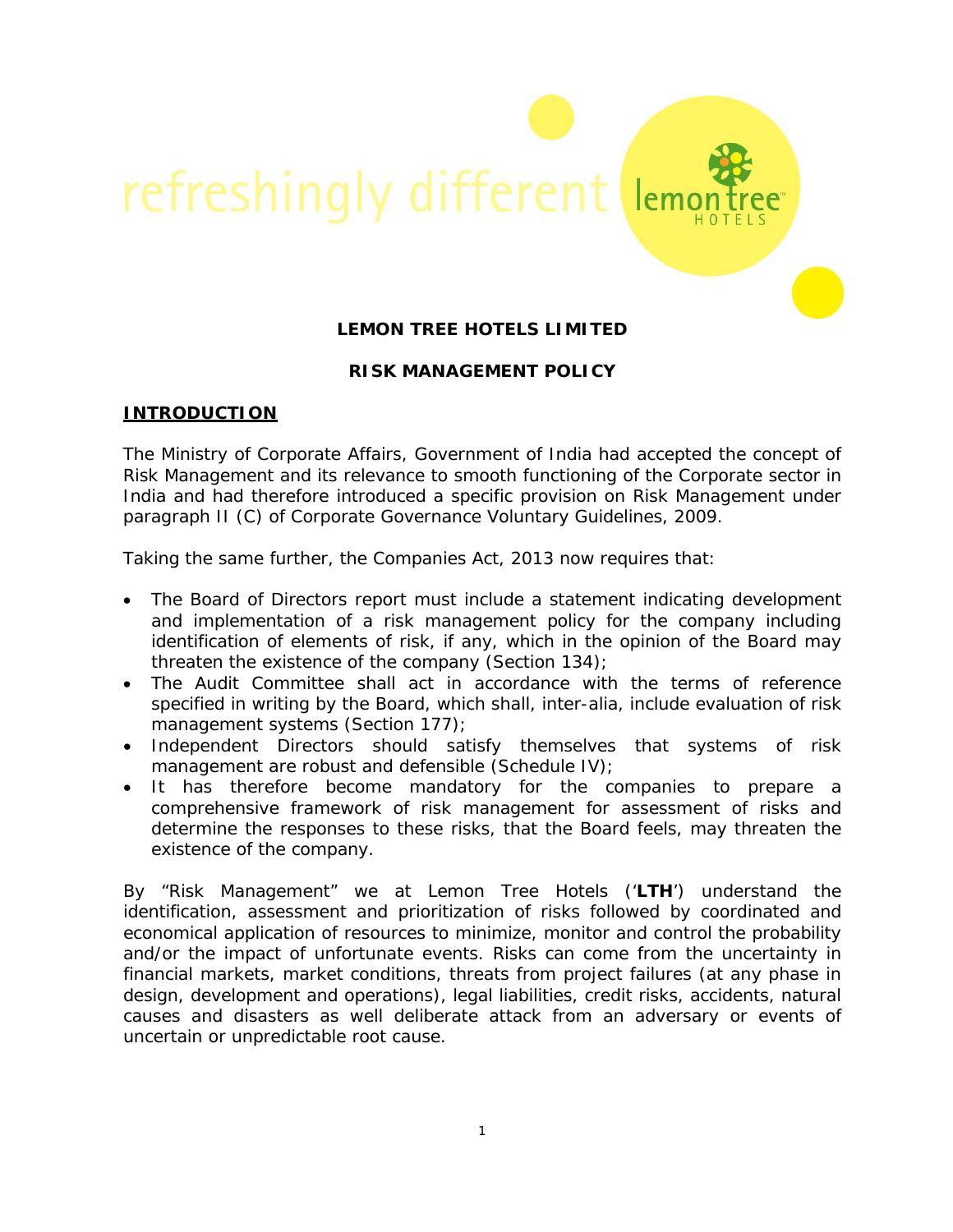LTH considers risk management as key to maintaining efficient and effective operations and enhancing the shareholders value. For LTH, the management of risk is an ongoing process integral to the management and corporate governance of the business.

LTH recognizes that risk is an integral and unavoidable component of business and cannot be totally eliminated but however LTH is committed to managing the risks in a proactive and effective manner so as to minimize any adverse fall outs threatening the existence of LTH.

#### **RISK MANAGEMENT**

The risk and safety management system adopted by LTH will enable LTH to identify problem areas with respect to regulations, competition, business risk, development risks, investments, acquisition and retention of talent, health & safety. Business risk, inter-alia, further includes financial risk, political risk, fidelity risk, legal risk, employee, guest, asset safety and safety of community and to establish a prevention system to safeguard the future.

At LTH, the adopted approach involves identification and characterization of threats, development of a safety policy, risk assessment, development and implementation of risk control strategies, consultation and training, followed by formulation, maintenance and review of strategies. The Principles of risk management should:

- 1. Create value
- 2. Be an integral part of the organizational process
- 3. Be part of the decision making process
- 4. Explicitly address uncertainty and assumptions
- 5. Be systematic and structured process
- 6. Be based on best available information
- 7. Capable of customization

The Board of Directors of LTH ("**Board**") determines LTH's tolerance for risk and is committed to a risk management system that balances the need to preserve long term values, prudently manages the hotel properties, maintain good relationships with partners and Joint ventures, and facilitates a culture of innovation. LTH's risk management system is designed to assist LTH to achieve its strategic and operational objectives with the vision, strategy, processes, technology and governance of LTH and provides for:

- a. appropriate levels of risk taking
- b. an effective system for the management of risk across LTH
- c. protection against incidents causing personal injury and property damage
- d. development of risk management and control plans to reduce or minimize unforeseen or unexpected costs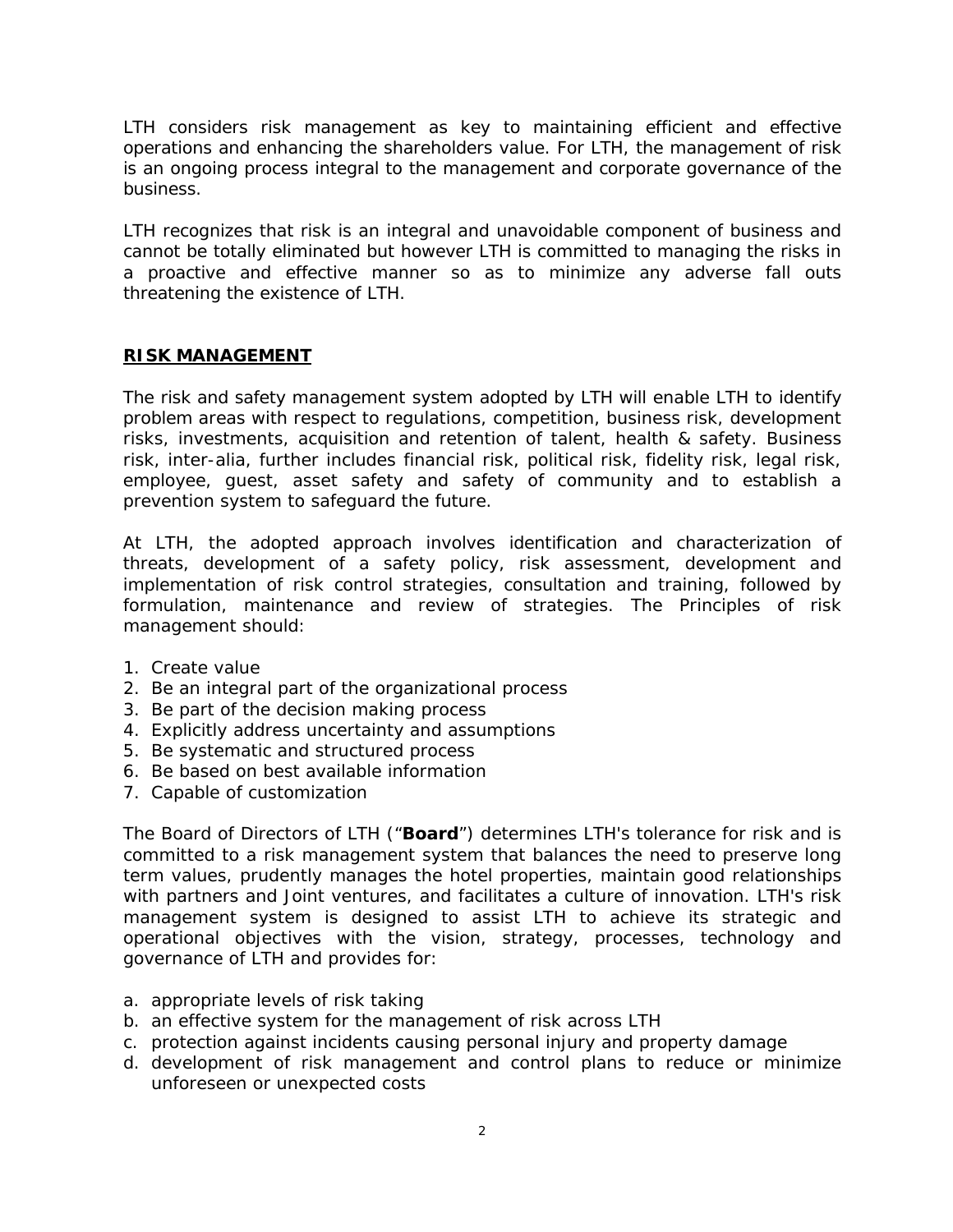- e. ability to identify, prioritize and respond to risk in a manner that maximizes opportunities
- f. reliable financial reporting and compliance with laws, regulations and standards
- g. sound insurance management practice
- h. protection of assets from planned and unplanned events

The risk management function is supported by the audit committee of the Board ("**Audit Committee**").

## **RISK STRATEGY**

LTH believes that risk cannot be eliminated. However, it can be:

- Transferred to another party, who is willing to take risk, say by buying an insurance policy or entering into a forward contract
- Reduced, by having good internal controls
- Avoided, by not entering into risky businesses
- Retained, to either avoid the cost of trying to reduce risk or in anticipation of higher profits by taking on more risk
- Shared, by following a middle path between retaining and transferring risk

For managing risk more efficiently, LTH would need to identify the risks that it faces in trying to achieve its objectives. Once these risks are identified, these would need to be evaluated to see which of them will have critical impact on LTH and which of them are not significant enough to deserve further attention. As a matter of policy, these risks are assessed and steps as appropriate are taken to mitigate the same.

### **RISK MANAGEMENT FRAMEWORK**

Objectives must be clearly defined before management can identify potential risks affecting their achievement. Risk management ensures that management has in place a process to set objectives and that the chosen objectives support and align with the entity's mission and are consistent with its risk appetite.

The objectives of LTH can be classified into:

### **Strategic**:

- Organizational Growth
- Sustenance and growth of strong relationships with guest/customers/clients/ vendors.
- Expanding our presence in existing markets and penetrating new geographical markets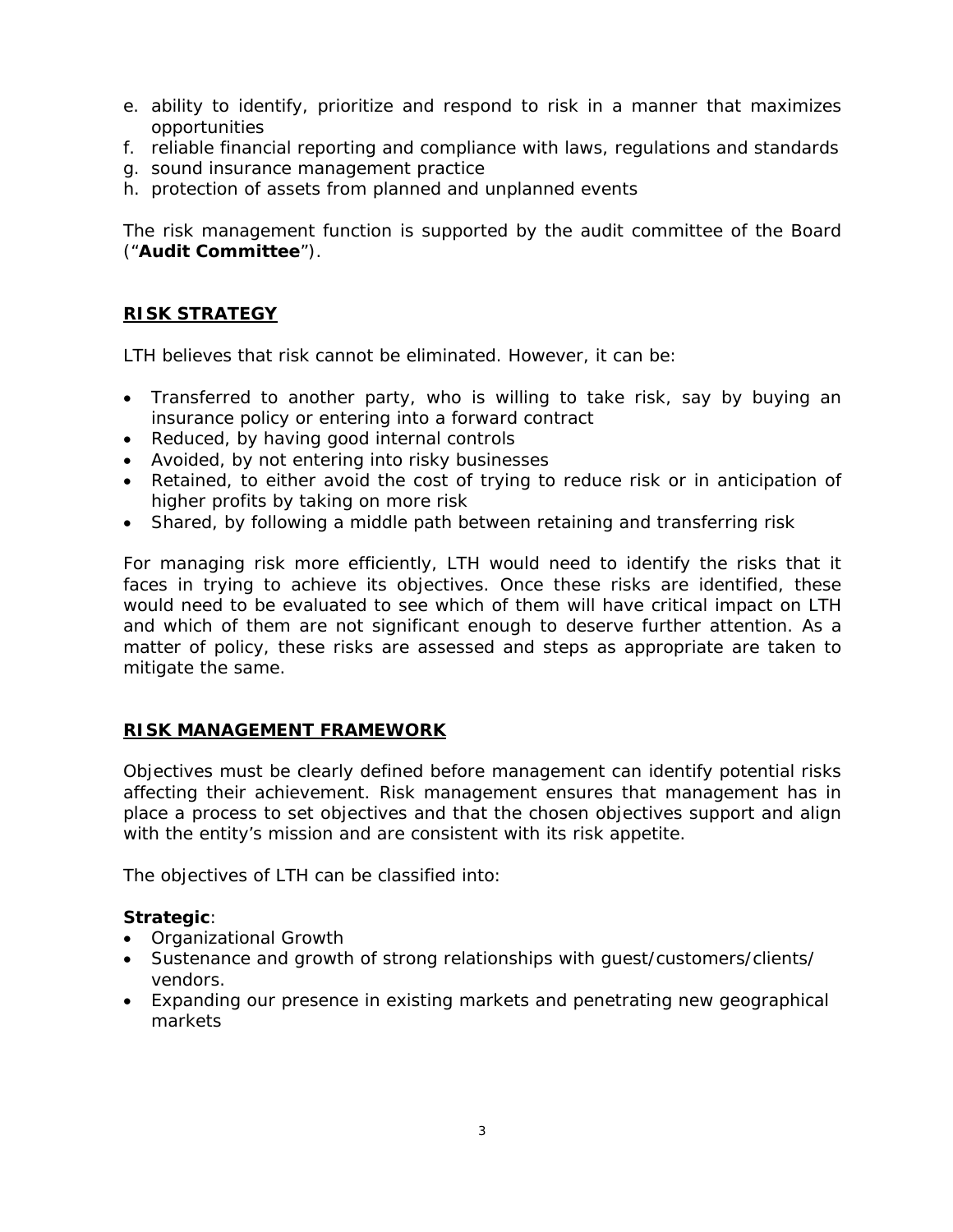## **Operations**:

- Consistent revenue growth
- Consistent profitability growth
- High quality hotel and guest services
- Attract and retain quality, trained employees and associates and augmenting their training

### **Reporting**:

• Maintain high standards of Corporate Governance and public disclosure

#### **Compliance**:

• Ensure stricter adherence to policies, procedures and laws/rules/regulations/ standards

In principle, risks always result as consequence of activities or as consequence of non-activities. Risk Management and Risk Monitoring are important in recognizing and controlling risks. The entirety of enterprise risk management is monitored and modifications made as necessary.

Controlling of Risk/Risk mitigation is an exercise aiming to reduce the loss or injury arising out of various risk exposures.

LTH shall adopt systematic approach to mitigate risks associated with accomplishment of objectives, operations, development, revenues and regulations. LTH believes that this would ensure mitigating steps proactively and help to achieve stated objectives.

LTH shall constitute a Risk Assessment and Minimization Committee with Functional heads as members. The Committee will submit its half yearly report to the Audit Committee/ Board about the measures taken for mitigation of Risk in the organization.

We consider activities at all levels of the organization, viz., Corporate level; Hotels level; Branch Office level; Development Site level, Subsidiary and Joint Venture level in the risk management framework. All these components are interrelated and drive the Risk Management System with focus on three key elements, viz.

#### 1. Risk Assessment

- 2. Risk Management
- 3. Risk Monitoring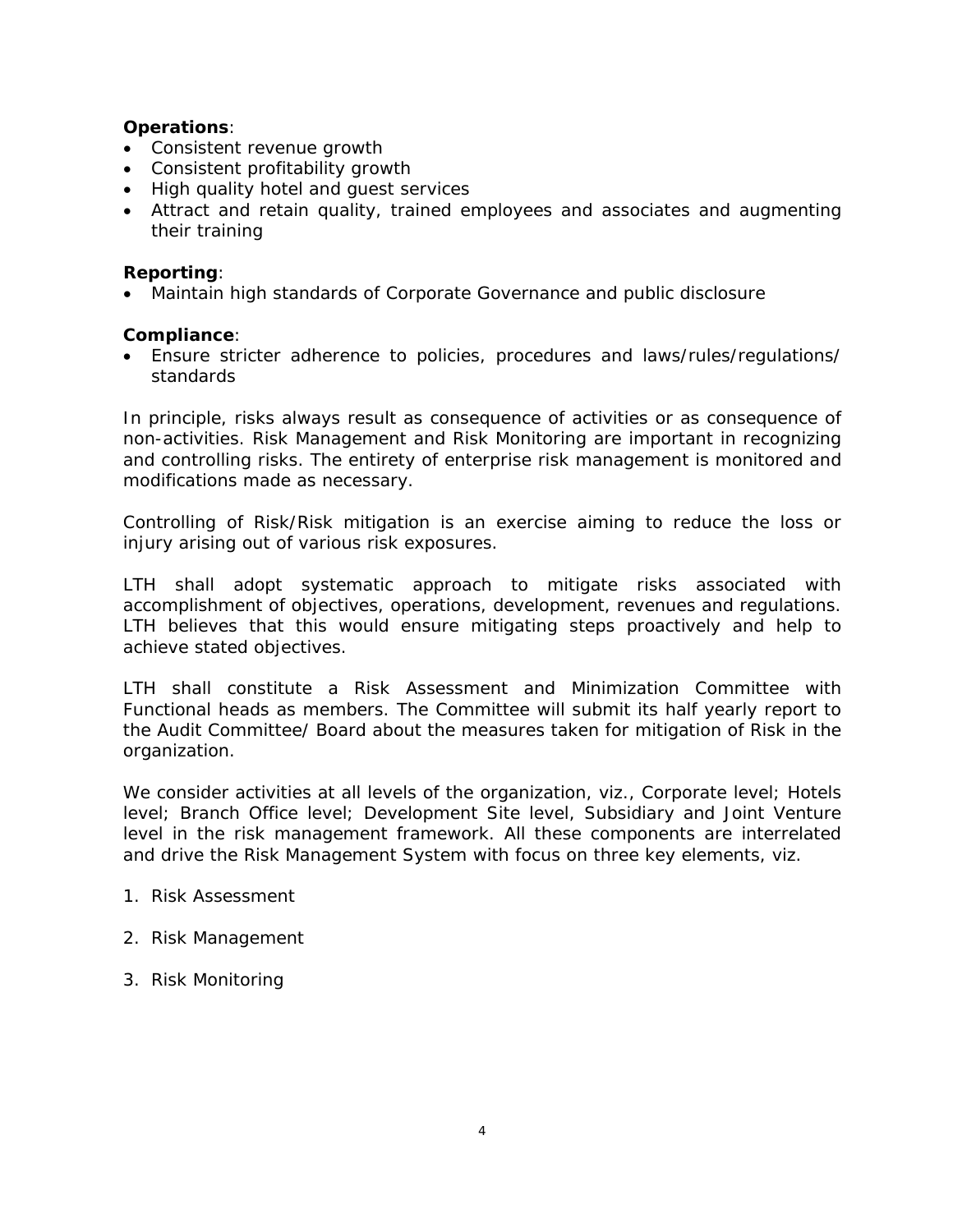## **RISK ASSESSMENT**

Risks are analyzed, considering likelihood and impact, as a basis for determining how they should be managed. Risk Assessment consists of a detailed study of threats and vulnerability and resultant exposure to various risks.

To meet the above stated objectives and for exploiting opportunities, effective strategies are to be evolved and as a part of this, key risks are identified and plans for managing the same are laid out.

### **RISK MANAGEMENT AND RISK MONITORING**

In risk management and monitoring, the probability of risk is estimated with available data/ information and appropriate risk treatments are worked out in the following areas:

### **1. Economic Environment and Market conditions**

The hospitality industry is prone to impacts due to fluctuations in the economy caused by changes in global and domestic economies, changes in local market conditions, excess hotel room supply, reduced international or local demand for hotel rooms and associated services, competition in the industry, government policies and regulations, fluctuations in interest rates and foreign exchange rates and other social factors. Since demand for hotels is affected by world economic growth, a global recession could also lead to a downturn in the hotel industry.

### **2. Socio-political risks**

In addition to economic risks, LTH faces risks from the socio-political environment, internationally as well as within the country and is affected by events like political instability, conflict between nations, threat of terrorist activities, occurrence of infectious diseases, extreme weather conditions and natural calamities, etc. which may affect the level of travel and business activity.

Risks that are likely to emanate are managed by constant engagement with the Government of the day, reviewing and monitoring the country's industrial, labor and related policies and involvement in representative industry-bodies.

# **3. Competition**

The Indian subcontinent with vast opportunities and potential for high growth has become the focus area of major international chains. Several of these chains have established and others have their plans to establish hotels to take advantage of these opportunities. These entrants are expected to intensify the competitive environment. The success of LTH will be dependent upon its ability to compete in areas such as room rates, quality of accommodation, brand recognition, service level and convenience of location and also to some extent, the quality and scope of other amenities, including food and beverage facilities.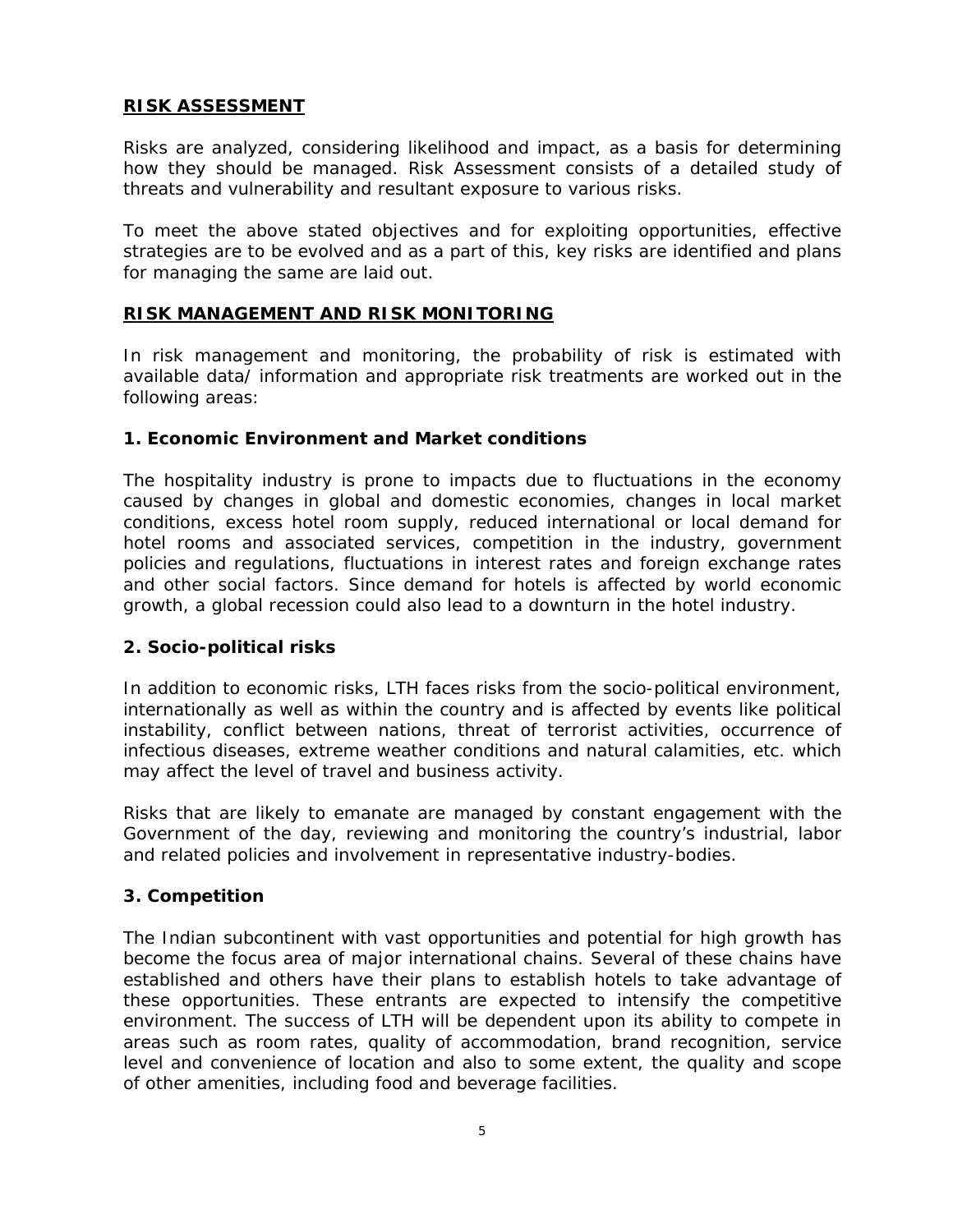## **4. Revenue Concentration**

High concentration in any single business segment exposes LTH to the risks inherent in that segment. Prudent norms are being adopted based on which we can monitor and prevent undesirable concentration in a geography, industry, or customer. The quest for diversified activities within the existing realm of overall management after due consideration of the advantages and disadvantages of each activity is consistent with company policy of increasing business volumes with minimum exposure to undue risks. Concentration of revenue from any particular brand or segment of industry is sought to be minimized over the long term by careful extension into other activities, particularly in areas LTH has some basic advantage.

To counter pricing pressures caused by strong competition, LTH has been increasing operational efficiency and continues to take initiatives to move up the guest satisfaction scale besides cost reduction and cost control initiatives.

## **5. Inflation and Cost Structure**

The industry in general has a high operating leverage. At organizational level, cost optimization and cost reduction initiatives are implemented and are closely monitored. LTH controls costs through budgetary mechanism and its review against actual performance with the key objective of aligning them to the financial budgets/model. The focus on these initiatives will further inculcate across the organization the importance of cost reduction and control.

### **6. Financial Reporting Risks**

Changing laws, regulations and standards relating to accounting, corporate governance and public disclosure can create uncertainty for companies. These new or changed laws, regulations and standards may lack specificity and are subject to varying interpretations. Their application in practice may evolve over time, as new guidance is provided by regulatory and governing bodies. This could result in continuing uncertainty regarding compliance matters and higher costs of compliance as a result of ongoing revisions to such corporate governance standards.

LTH is committed to maintaining high standards of compliances, corporate governance and public disclosure and complying with evolving laws, regulations and standards in this regard would further help us address these issues.

Our preparation of financial statements in conformity with Indian GAAP and in accordance with the Accounting Standards issued by ICAI, requires us to make estimates and assumptions that affect the reported amount of assets and liabilities, disclosure of contingent assets and liabilities at the date of our financial statements and the reported amounts of revenue and expenses during the reporting period. Management bases its estimates and judgments on historical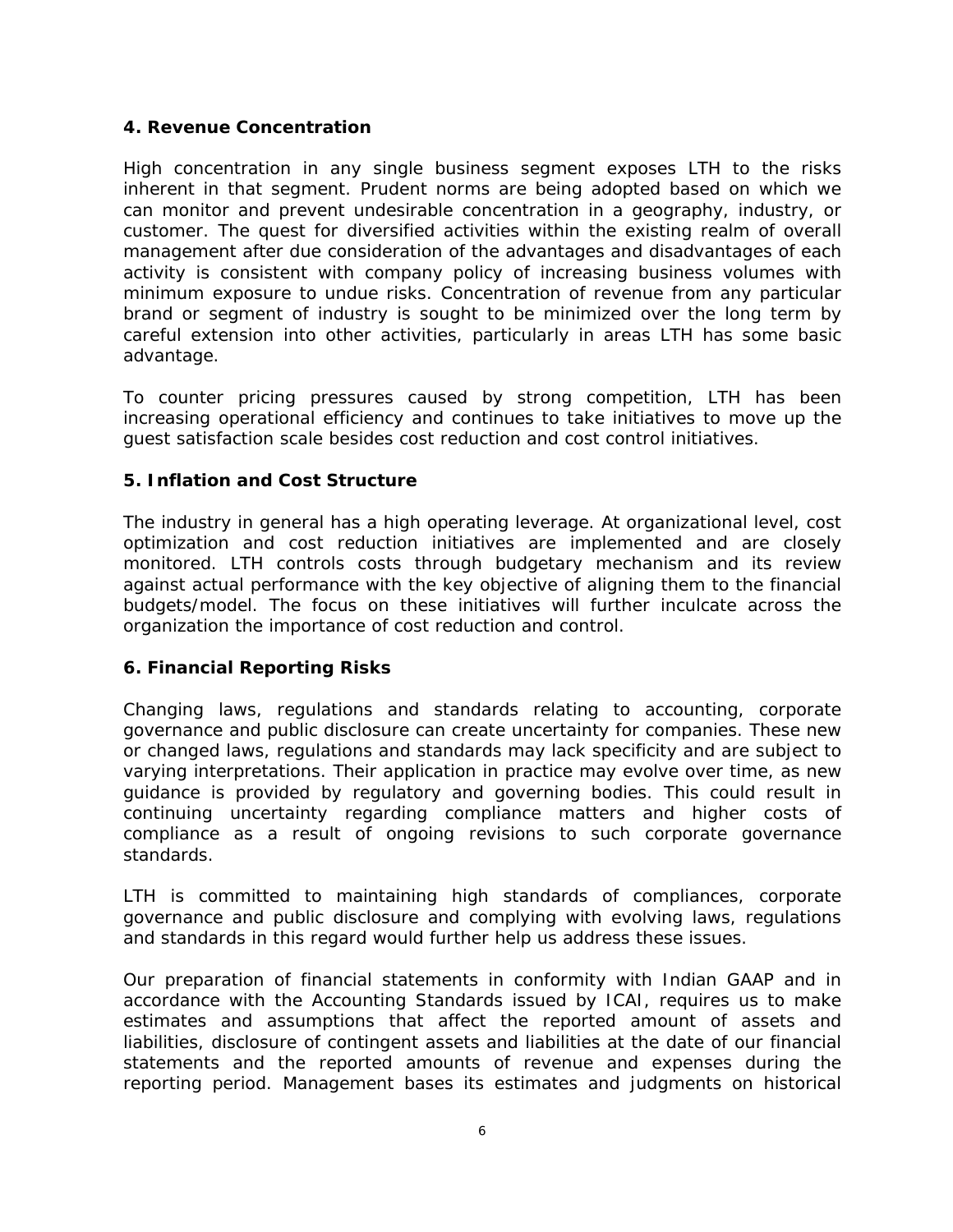experience and on various other factors that are believed to be reasonable under the circumstances including consultation with experts in the field, scrutiny of published data for the particular sector or sphere, comparative study of other available corporate data, the results of which form the basis for making judgments about the carrying values of assets and liabilities that are not readily apparent from other sources. These may carry inherent reporting risks. We believe that the accounting policies related to revenue recognition and Accounting for Income taxes are significant.

## **7. Risk of Corporate accounting fraud:**

Accounting fraud or corporate accounting fraud are business scandals arising out of misusing or misdirecting of funds, overstating revenues, understating expenses etc. LTH to mitigate this risk by:

- Understanding the applicable laws and regulations
- Conducting risk assessments
- Instituting and monitoring code of conduct and Whistle blower/vigil mechanism
- Deploying a strategy and process for implementing the new controls
- Adhering to internal control practices that prevent collusion and concentration of authority
- Employing mechanisms for multiple authorization of key transactions with cross checks
- Scrutinizing of management information data to pinpoint dissimilarity of comparative figures and ratios
- Creating a favorable atmosphere for internal auditors in reporting and highlighting any instances of even minor non-adherence to procedures and manuals and a host of other steps throughout the organization

# **8. Legal Risk**

Legal risk is the risk in which LTH is exposed to legal action. As LTH is governed by various laws and LTH has to do its business within four walls of law, where LTH is exposed to legal risk exposure. Focus is to be given on evaluating the risks involved in a contract, ascertaining our responsibilities under the applicable law of the contract, restricting our liabilities under the contract, and covering the risks involved, so that adherence to all contractual commitments can be ensured.

Management places and encourages its employees to place full reliance on professional guidance and opinion and discuss impact of all laws and regulations to ensure company's total compliance. Advisories and suggestions from professional agencies and industry bodies, chambers of commerce etc. are carefully studied and acted upon where relevant.

LTH has established a compliance management system in the organization and the quarterly compliance reports from functional heads and the hotels are taken and the non-compliances and delays, if any, are reported to the Audit Committee and the Board of Directors.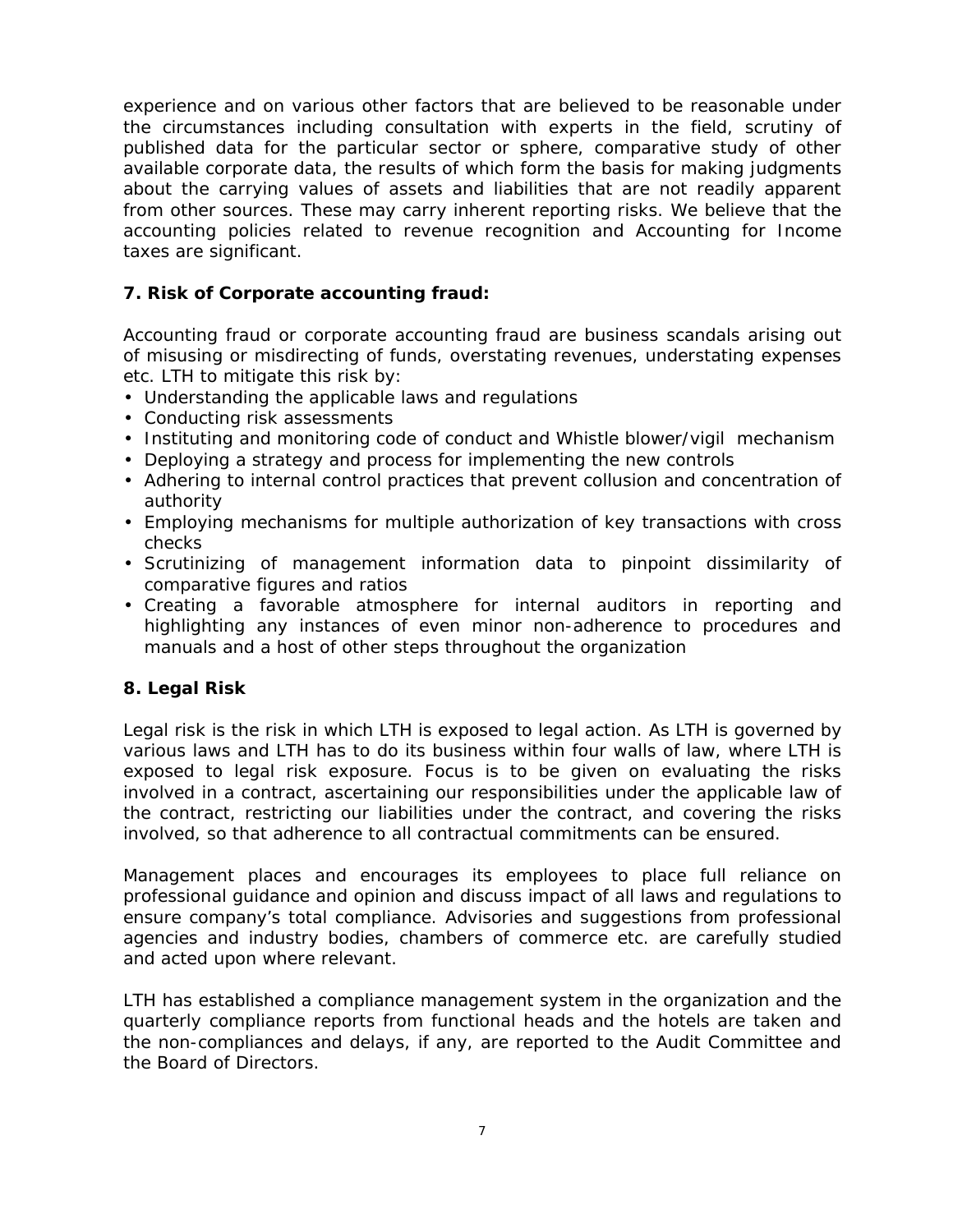# **9. Compliance with Local Laws**

LTH is subject to additional risks related to complying with a wide variety of national and local laws, restrictions. LTH strives to place robust process with the help of consultants to mitigate and minimize such compliance risk under municipal laws of the land.

## **10. Quality and Project Management**

Our commitment towards total Quality Management is to forge the Human Resources of our organization into a team that promotes continual improvement in quality of hotels and services. Considerable focus is given to adherence to targeted dates and commitment to quality in every project and customer feedback is studied by adopting various methods including personal interaction, wherever required, during and after project completion.

### **11. Environmental Risk Management**

LTH endeavors to protect the environment in all its activities, as a social responsibility and strives to avoid any situation causing a risk to the environment and community at large.

## **12. Human Resource Management**

LTH's Human Resources (HR) Department will add value to all its Units and associate companies by ensuring that the right person is assigned to the right job and that they grow and contribute towards organizational excellence. Our growth has been driven by our ability to attract good quality talent and effectively engage them in right jobs.

Risk in matters of human resources are sought to be minimized and contained by following a policy of providing equal opportunity to every employee, inculcate in them a sense of belonging and commitment and also effectively train them in spheres other than their own specialization. Employees are encouraged to make suggestions on innovations, cost saving procedures, free exchange of other positive ideas relating to hospitality industry etc. It is believed that a satisfied and committed employee will give his best and create an atmosphere that cannot be conducive to risk exposure.

Employee-compensation is always subjected to fair appraisal systems with the participation of the employee and is consistent with job content, peer comparison and individual performance. Packages are inclusive of the proper incentives and take into account welfare measures for the employee and his family.

We seek to provide an environment that rewards entrepreneurial initiative and performance.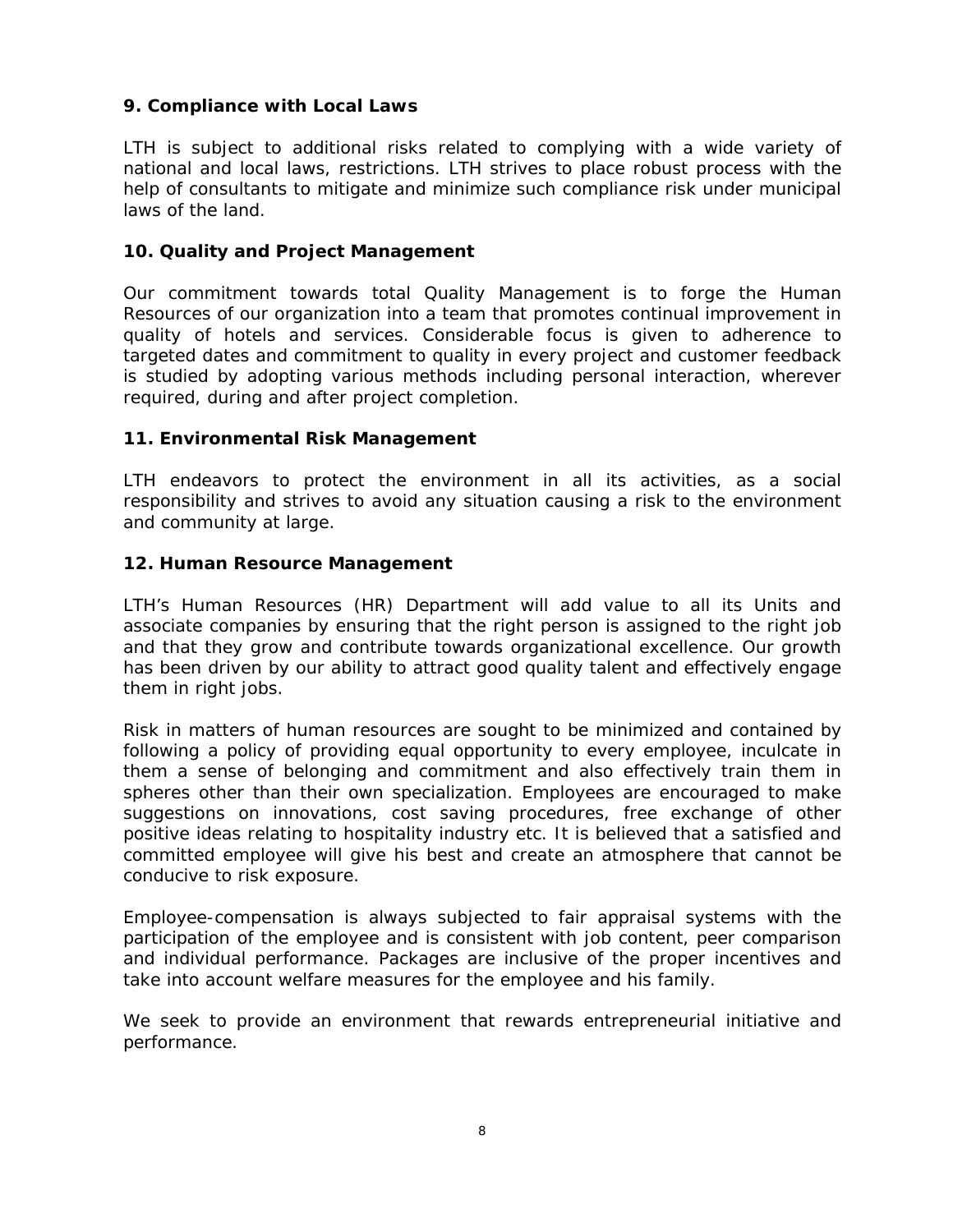# **RISKS SPECIFIC TO LTH AND THE MITIGATION MEASURES**

**1) Business dynamics:** The key risk is variation of the occupancy rates including seasonal occupancy rates for certain key units.

# **Risk mitigation measures**:

Based on experience gained from the past and by following the market dynamics as they evolve, LTH is able to predict the demand during a particular period and accordingly an advance operational policy be formed for maximum customer satisfaction and to mitigate any consequential losses.

- **2) Business Operations Risks:** These risks relate broadly to LTH's organization and management, such as planning, monitoring and reporting systems in the day to day management process namely:
	- Organisation and management risks,
	- Time, cost and quality risks related to development,
	- Business interruption risks,
	- Profitability

## **Risk mitigation measures**:

- LTH functions under a well-defined organization structure.
- Flow of information is well defined to avoid any conflict or communication gap between two or more Departments.
- Second level positions are being created in each Department to continue the work without any interruption in case of non-availability of functional heads.
- Proper policies are followed in relation to maintenance of inventories of raw materials, consumables.
- Effective steps are being taken to reduce cost of services without compromising on the quality of the services on a continuing basis taking various changing scenarios in the market.

# **3) Liquidity Risks**

- Financial solvency and liquidity risks
- Borrowing limits
- Cash management risks

### **Risk Mitigation Measures**:

- Proper financial planning is put in place with detailed Annual Business Plans discussed at appropriate levels within the organization.
- Annual budgets are prepared and put up to management for detailed discussion and an analysis of the nature and quality of the assumptions, parameters etc.
- These budgets with Variance Analysis are prepared to have better financial planning and study of factors giving rise to variances.
- Daily and monthly cash flows are prepared, followed and monitored at senior levels to prevent undue loss of interest and utilize cash in an effective manner.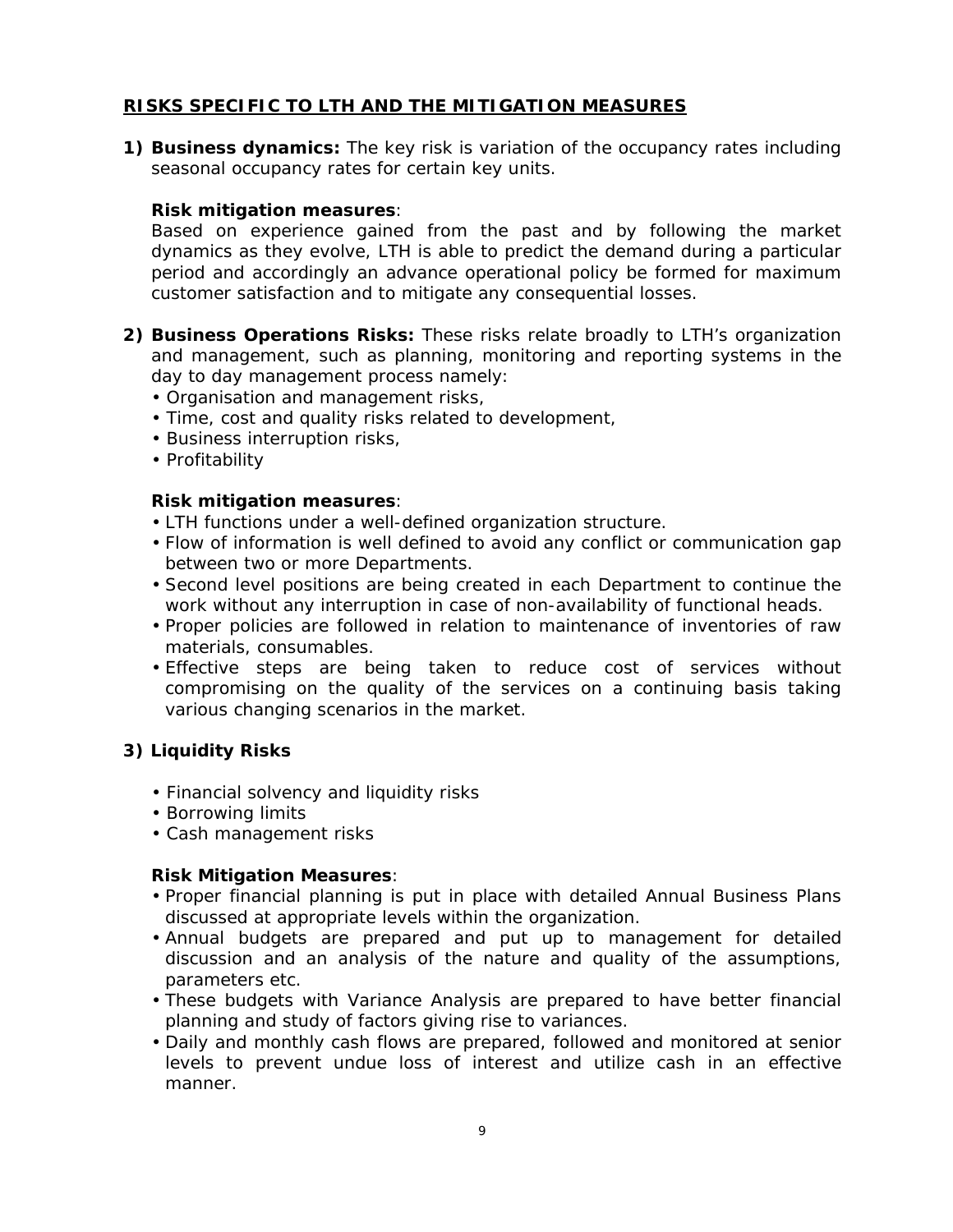• Cash management services are availed from Bank to avoid any loss of interest on collections

### **4) Credit Risks**

- Risks in settlement of dues by customers/travel agents
- Provision for bad and doubtful debts

#### **Risk Mitigation Measures**:

- Systems put in place for assessment of creditworthiness of customers/travel agents
- Provision for bad and doubtful debts made to arrive at correct financial position of LTH
- Appropriate recovery management and follow up

## **5) Logistics Risks**

• Use of outside contractual sources/vendors

#### **Risk Mitigation Measures**:

• Exploring possibility of an in-house or better logistic mechanism if the situation demands

### **6) Market Risks/Industry Risks**

- Demand and Supply Risks
- Quantities, Qualities, Suppliers, lead time, interest rate risks
- Interruption in the supply of products for use in hotels

### **Risk Mitigation Measures**:

- Products are procured from different sources at competitive prices
- Alternative sources are developed for uninterrupted supply
- Demand and supply are external factors on which company has no control, but however LTH makes its plans from the experience gained in the past and an on-going study and appraisal of the market dynamics, movement by competition, economic policies and growth patterns of different segments of users of company's services
- LTH takes specific steps to reduce the gap between demand and supply by expanding its customer base, improvement in its product profile, delivery mechanisms, technical inputs and advice on various aspects of debottlenecking procedures, enhancement of capacity utilization etc
- Proper inventory control systems have been put in place

### **7) Human Resource Risks**

#### **Risk Mitigation Measures**:

• Company has proper recruitment policy for recruitment of personnel at various levels in the organization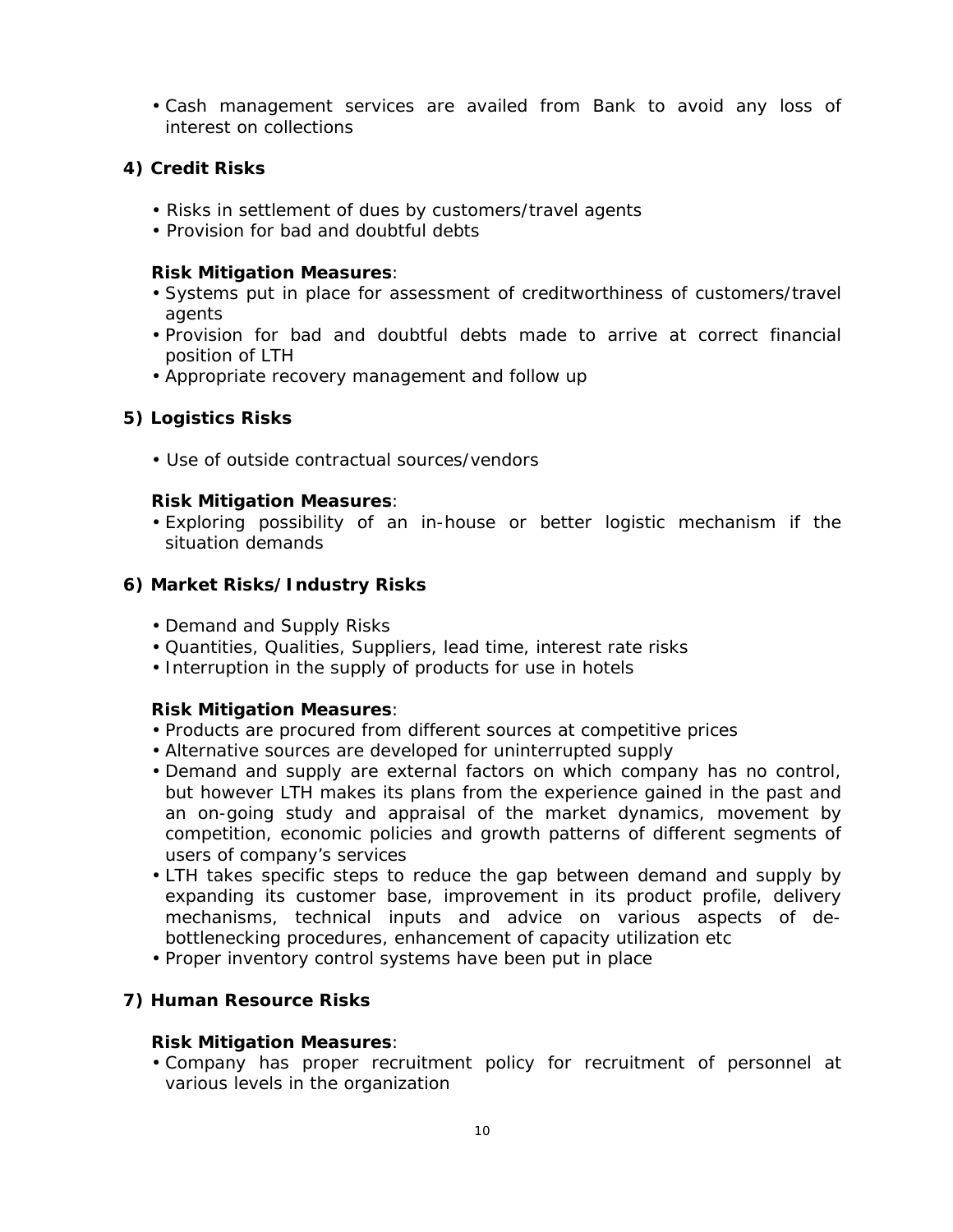- Proper appraisal system for revision of compensation on a periodical basis is evolved
- Employees are trained at regular intervals to upgrade their skills
- Labor problems are obviated by negotiations and conciliation
- Activities relating to the Welfare of employees are undertaken
- Employees are encouraged to make suggestions and discuss any problems with their Superiors

## **8) Disaster Risks**

• Natural risks like fire, floods, earthquakes, etc.

### **Risk Mitigation Measures**:

- The properties of LTH are insured against natural risks, like fire, flood, earthquakes, etc. with periodical review of adequacy, rates and risks covered under professional advice
- Fire extinguishers are placed at fire sensitive locations
- First aid training is given to watch and ward staff and safety personnel
- Workmen of LTH are covered under ESI, EPF, etc., to serve the welfare of the workmen

## **9) IT System Risks**

- System capability
- System reliability
- Data integrity risks
- Coordinating and interfacing risks

### **Risk Mitigation Measures**:

- Maintenance department maintains, repairs and upgrades the systems on a continuous basis with personnel who are trained in software and hardware
- Password protection is provided at different levels to ensure data integrity
- Licensed software is being used in the systems
- LTH ensures "Data Security", by having access control/ restrictions

### **10) Legal Risks**

These risks relate to the following:

- Contract Risks
- Contractual Liability
- Frauds
- Judicial Risks
- Insurance Risks
- Health and Safety Hazards

#### **Risk Mitigation Measures**:

• A study of contracts with focus on contractual liabilities, deductions, penalties and interest conditions is undertaken on a regular basis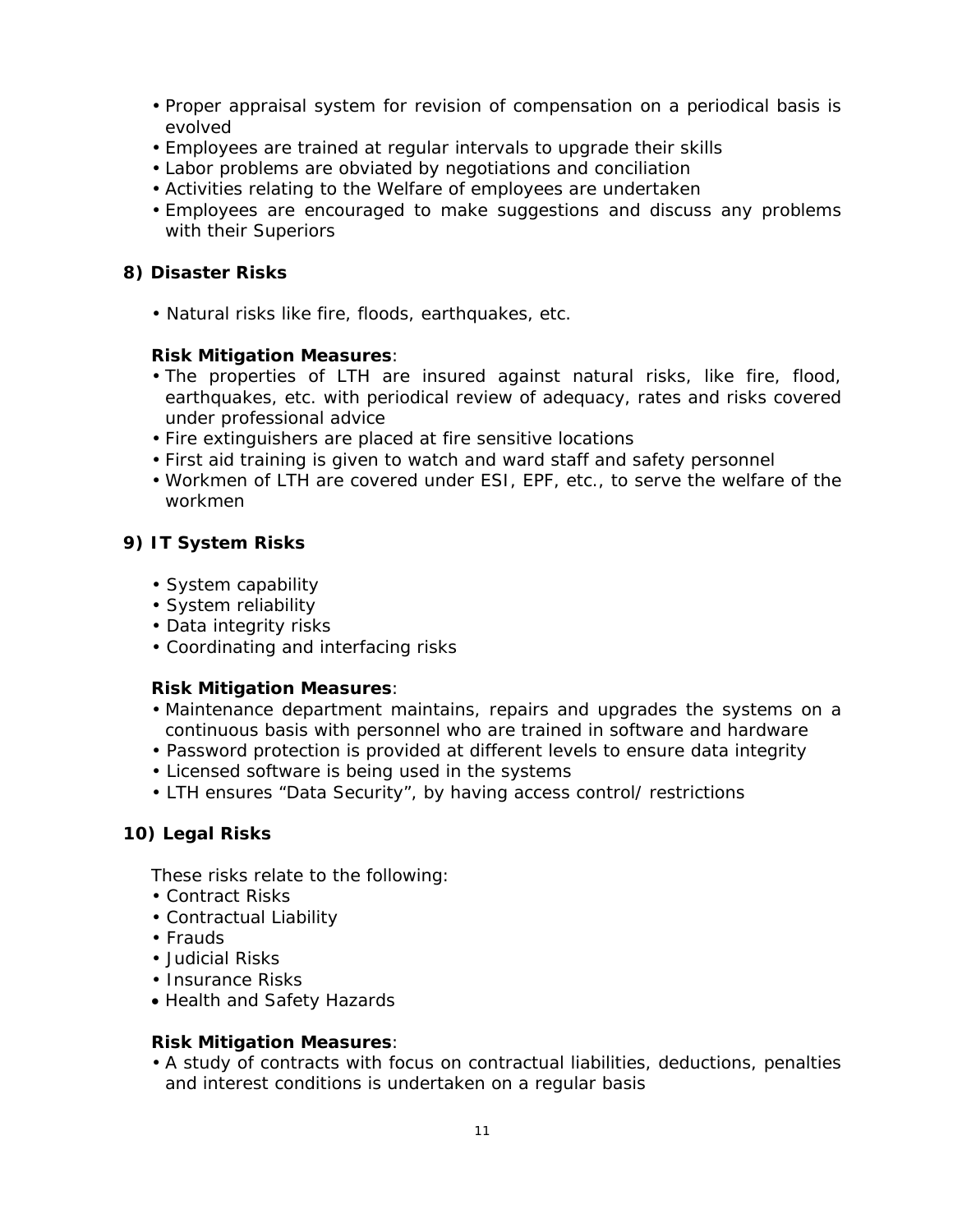- The Finance/Legal department vets and finalizes all legal and contractual documents with legal advice from Legal professionals/outside counsels as per the requirement
- Internal control systems for proper control on the operations of LTH to detect any frauds
- Insurance policies to be audited to avoid any later disputes
- Timely payment of insurance and full coverage of properties of LTH under insurance
- Regular medical check-up of the employees located at the hotels to avoid any cause, infection or spread etc. of any communicable diseases

## **11) Foreign Exchange and Interest Rate Risks**

- Currency exposures in the form of Sundry Debtors, Sundry Creditors etc.
- Currency exchange rate fluctuations
- Interest costs fluctuation according to interest rate movements during the life of the loan
- Resetting of interest rates on an entity's loans from banks or other lenders
- Impact of interest rate on short-term investments
- Impact of interest rate changes on the value of long-term financial assets and liabilities

#### **Risk Mitigation Measures:**

- Company's bankers be consulted and suitable exposures in the form of limited buyers' credit and other instruments are evolved to mitigate exchange rate fluctuations as well as in interest rates tied to LIBOR and other like rates.
- Borrowing on fixed interest rate or floating interest rate for the period of the loan as may be suitable in view of prevailing conditions.
- If Borrowings on floating interest rate, protection from rising interest rates can be done by availing interest rate cap or option. Essentially this is like insuring against rising rates. If the rates rise, the borrower is protected. If rates fall, the borrower retains the benefit of the clearance in interest rates. As a borrower, a premium is paid for this protection from rising interest rates.
- Another way is to consider using an interest rate swap for borrowings on floating rates.
- On fixed rate assets should interest rates increase, terminate the investment prior to its maturity.

#### **RISK TOLERANCE LEVEL**

LTH's risk tolerance will always be limited by its focus on the need to maximize long term distributions and the fundamental long term value of its properties and services. LTH will adopt a risk management strategy that aims to identify and minimize the potential for loss, while also maximizing strategic opportunities for growth in enhanced service delivery and profitability.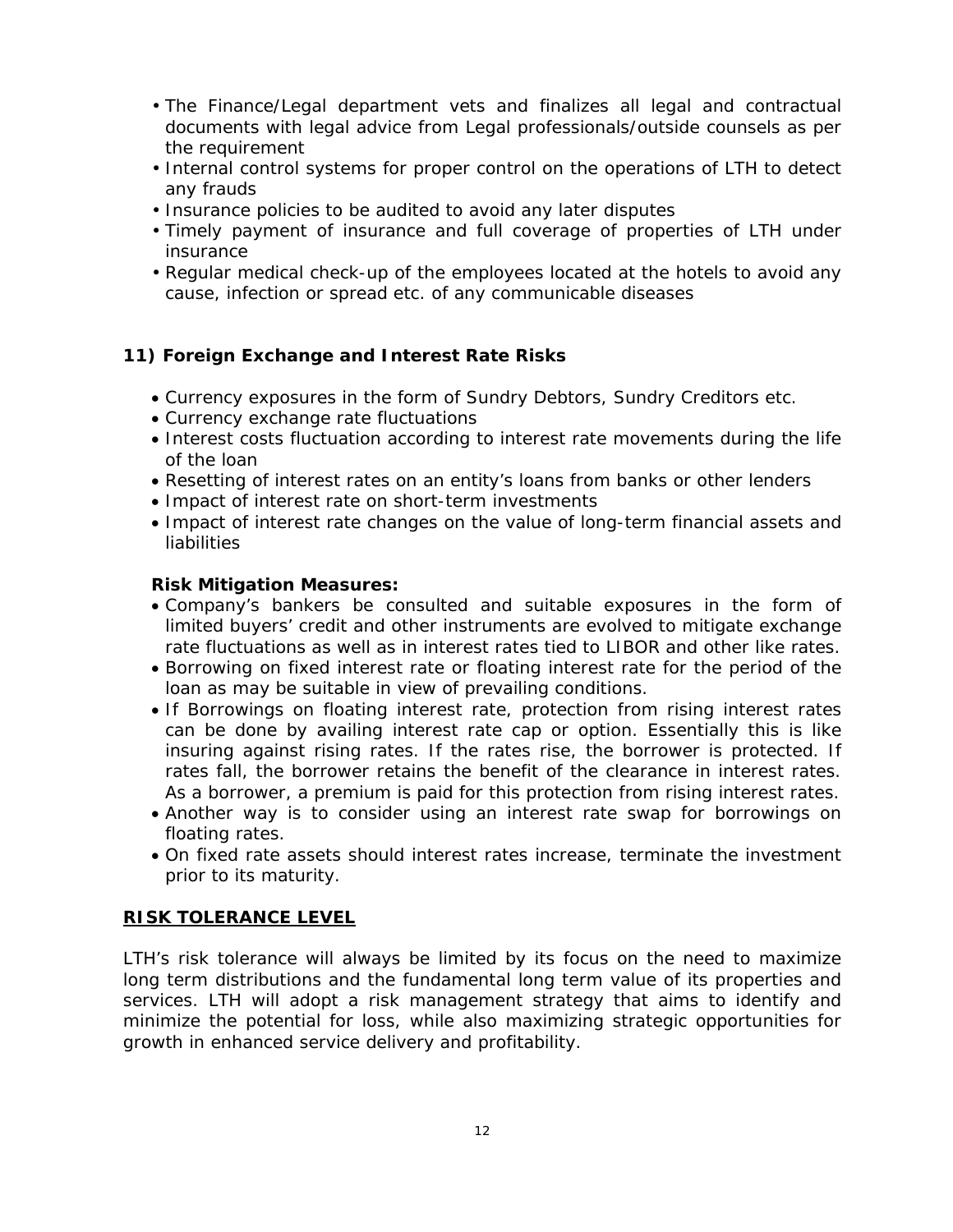# **ROLES AND RESPONSIBILITIES**

#### *(a) Board responsibility*

The Board is responsible for the oversight of the risk management framework. This includes: policies and procedures related to risk management, risk profile, risk management and assessing the effectiveness of risk oversight and management.

#### *(b) Audit Committee*

The Audit Committee is responsible for advising the Board on risk management and compliance management and to assist the Board in fulfilling its risk management and oversight responsibilities.

#### *(c)* Risk Assessment and Minimization Committee

The Risk Assessment and Minimization Committee will drive the process of risk management and report new risks or changes to existing risks to the Audit Committee and will submit its half yearly report to the Audit Committee/ Board about the measures taken for mitigation of Risk in the organization.

#### *(d) Function Heads, COO's and Hotel General Manager responsibility*

All Function Heads, COO's, and the Hotel General Manager are responsible to ensure that systems, processes and controls in LTH and its hotels are in place to position identified risk at an acceptable level.

#### *(e) Employee responsibility*

All employees of LTH (if any) must report any new risks or changes to existing risks to their managers or supervisors as soon as they become aware of the risk.

#### *(f) External auditor*

The external auditor is responsible for providing an independent opinion of the financial results of LTH. In undertaking this role, the auditor also provides comments on the management of risk and assists LTH in the identification of risk.

#### **REPORTING**

The Risk Assessment and Minimization Committee must report new risks or changes to existing risks to the Chairman of the Audit Committee as soon as practicable after becoming aware of such risks. The intended outcomes of the risk management programme include:

- a) the establishment of a robust risk management framework and internal control system that enhances LTH's ability to meet its strategic objectives;
- b) improved operating performance and reliable internal and external reporting;
- c) increased awareness and management of risk;
- d) compliance with policies and procedures and applicable laws and regulations.

This policy will be reviewed at least annually by the Audit Committee to ensure its effectiveness, continued application and relevance.